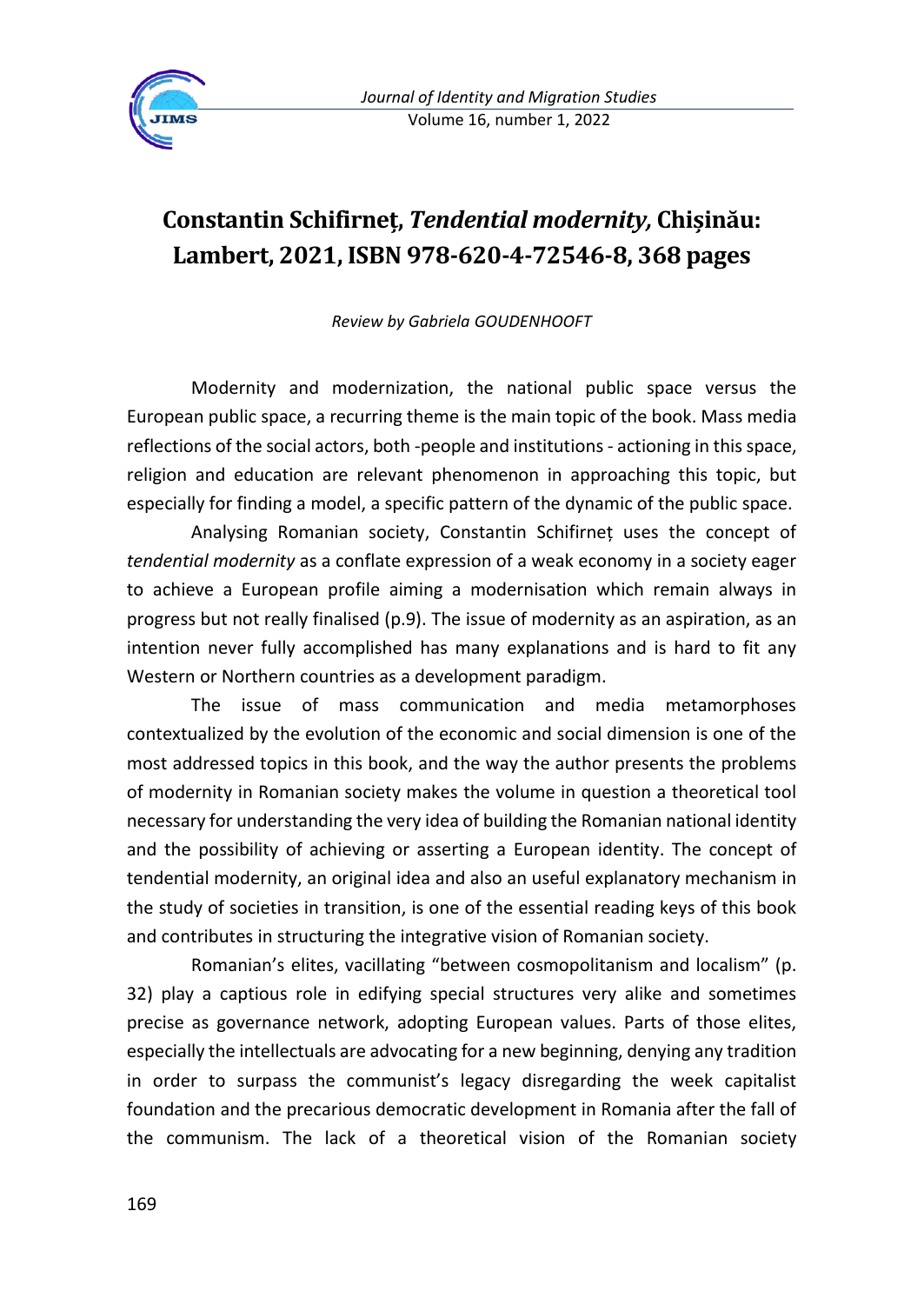

development and the very fast building of an institutional system similarly to the Western countries imprinted the modernisation process as a tendential one, with many stops and rhythm changes and speed alterations.

Although tendential modernity is not a unique but a universal phenomenon (p. 38) it is successfully applied as an instrument of studying various stages of Romanian History: the emergence of national state, the Interwar period, the communist period and the post-communist one (from late  $18<sup>th</sup>$  century until today) it is used by the author in order to explore Romanian society particularities.

First section of the book comprises several meanings of tendential modernity from mainly two perspectives: a Eurocentric one, representing "a way of emancipation through reason" (p.42) and as a provincial, regional or peripheral concept. Industrial Revolution, economic development associated with social and values changes, including cultural and religious traditions and legacy have shaped modernity in various paradigms and patterns.

Second section observes types of modernity as an inlaid concept: classical modernity, reflexive modernity, liquid modernity, late modernity, and multiple modernity. A prominent role it is been played by those types of modernity accompanied by the idea of transnationalism and cosmopolitanism, as reflexive and liquid modernity. Nevertheless, multiple or alternative modernity highlights the nonuniform essence of very modernity itself, because one cannot speak about one face of modernity but of alternate versions of it.

In a third section, the author tackles modernity as a tendential state of affairs in critical societies.

The fourth section describes causes and premises of tendential modernity with a special focus on the Romanian case where, despite almost 200 years of preparation for modernity – creating the settlement for political and judicial institution – "modernity has not reached the profound Romanian society, in all components of the social life" (p.46). An imported modernity succeeded to be not a reality well founded but a "*tendency*" with a not enough real force of action of a fragile civil society, keeping in mind that civil participation and civil solidarity are prerequisite conditions for modernising the society. A "form without substance" has been for a long time the characteristic of the Romanian society resulted from a "transplantation of capitalist institutions within a patriarchal, rural, internal context" (p.48), from the "democratic deficit" and the lack of civic participation, from the permanent need for an external referent and the constant spirit to follow Western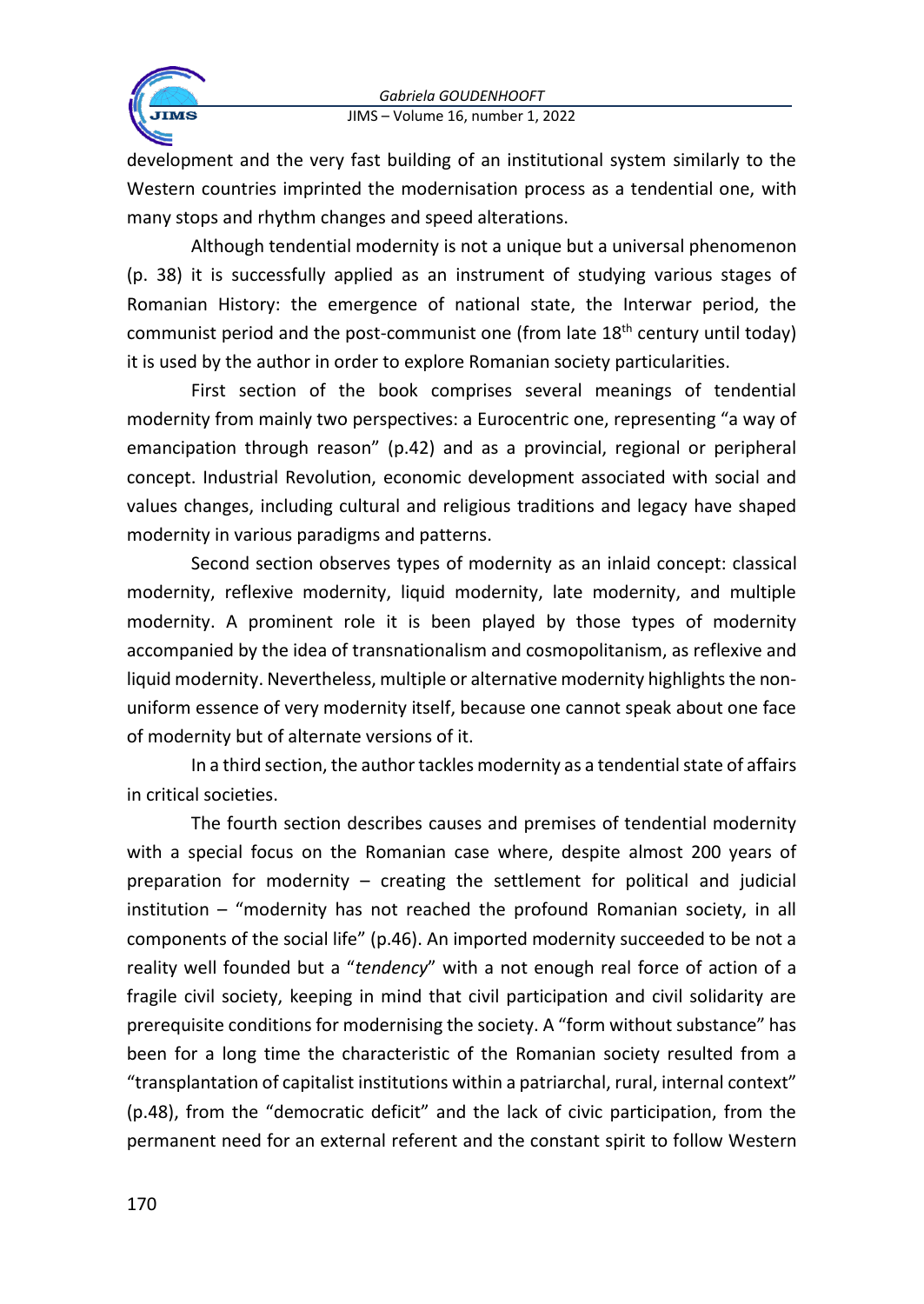

models and to get others' validation.

Societies with tendential modernity have specific features: values in transition from traditional to modern, a strong rural civilisation, the lack of a uniform development in territory including infrastructure, tensions between civilisation models and difficulty in implementing the European one, social issues like poverty and migration, an agricultural economy but with low productivity and commercial benefits for farmers' production. Briefly Romania is a society more eager to modernise political and institutional settlement, triggered mainly by the need of building the nation-state, but not the appropriate economic framework. Even the nation ah been functioning alike the entire Eastern space as a "fictive superfamily, whose members put a great price on their origins and genealogy" (p.55).

With respect to Romanian identity facing modernisation and Europenisation, Constantin Schifirneț is making a review of the most compelling theories paying a special attention on the idea of fluidity, because identity is an ambiguous, fluid, constantly negotiated term and tries to present the concept in the light of two combined theories: essentialism and constructivism. Collective and national identity are challenging forms to describe; they are strong forms of identity, expressing attitudes, mentalities, collective behavior questioning both ethnicity and globalization as opposite but not exclusive trends. The author came to the conclusion that national identity "is defined by its own (we say unique) features of a nation, such as language, culture, religion, - but, also by respecting the traditions and the customs specific to the national community" (p.91).

European identity, on the other hand, implies transnational processes, a manifest orientation to supranational. But are Europeans perceiving themselves as Europeans or rather they are still perceiving themselves as subjects of nation-state they belong to. One can say they are aware of the European economic and legal space, where they benefit from several freedoms, but are they really committed to the idea of being Europeans? Even European identity has lately increased, national loyalties are not required because between the two citizenships and identities, European and national one there is no adversity but complementarity. A scarce European solidarity is although still observed whereas the national sentiment is still strong. Romanians are struggling with several identities and avatars: Euro Commuters, post-modern consumers, members of "deep" Romania etc. These different types of individuals of a multifaced Romania reflect a society defined by tendential modernity, with a heterogeneous development, a mainly middle-class a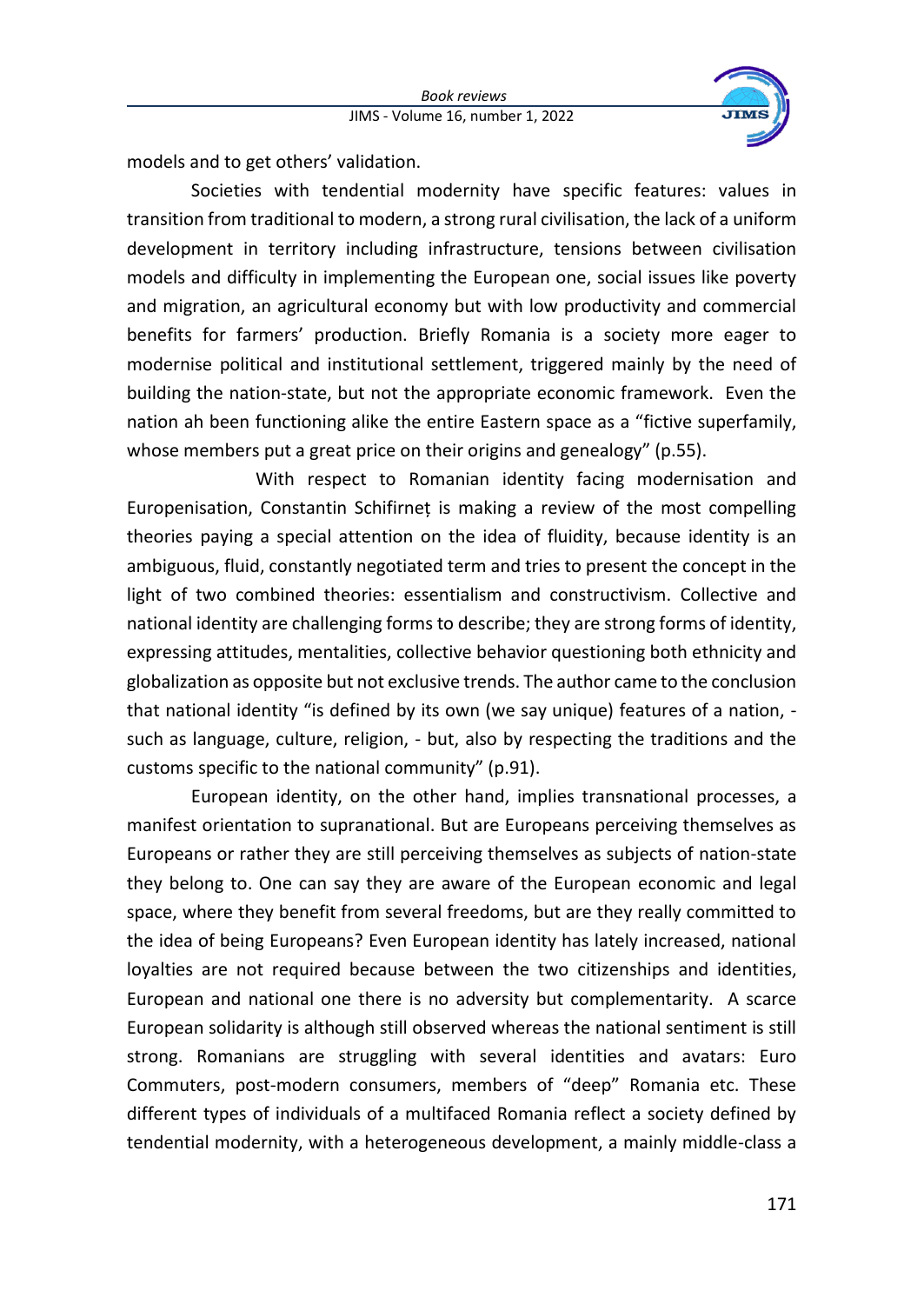

bourgeois mentality, a "balance between idealism and fear, between attitudes of bravery and cowardice, between initiations of big projects and self-imposition of limits" (p.96). The fear of losing ethnic identity through modernization is one of the factors of failing to achieve a modern foundation of the state and explains the "duality of thought and action".

Asserting modernity is mirroring on public space also. Constantin Schifirnet proves to be a clear thinker of the Romanian society showing that modern Romania was constituted based on an establishment of political and legal institutions not enough evolved similarly to real situation from Romania, resulting in an "incoherent legislative system", "a kind of ostrich-camel. Meaning a joint between Romania law and European law", "a national space evolved as a place where values, ideas, myths, beliefs, theories, mentalities, and symbols circulate (p.101), but with gaps, or subordination to a dragging, conservatory national culture. Adhering to the European space, Romania faces the integration not only of rules and institutional framework, but the axiological dimension too. European public space derives from European institutions, from European identity, a post-national, a supranational one. The Europeanisation is not an easy step to make for Romania since a "national public spirit was built", a two hundred years of national identity affirmed and structured as a specific way of think and act.

Romania's integration into European Union increased the population mobility and affected social landscape, young generation specially, with bad effects on children situation, plastically expressed by the author: "from the generation 'with the key to the neck' to the generation 'gone abroad'" (p.111). Left alone by busy working parents, the generation 'with the key to the neck' grown up more alone, learning on the go, without much attention from parents, this generation is the one who left for work abroad after 1990, leaving behind another generation of children forced to grow up without parents, only in the care of their grandparents. Effects on socialization are to be seen long time from now. An important part of Romanians adopted the European way for a better living condition, meaning, working abroad for better wages, scarifying family relations, endangering social solidarity, even migration it is admitted to be a strong factor of modernization.

In the end Romanianism and Europeanism remain as two forms of identity whether Europeanisation is, for Romanian people at least a difficult and abiding process. Maybe the innovation, the transfer of capital, technology and know-how from Europe to Romanian society would be a step forward in the modernization of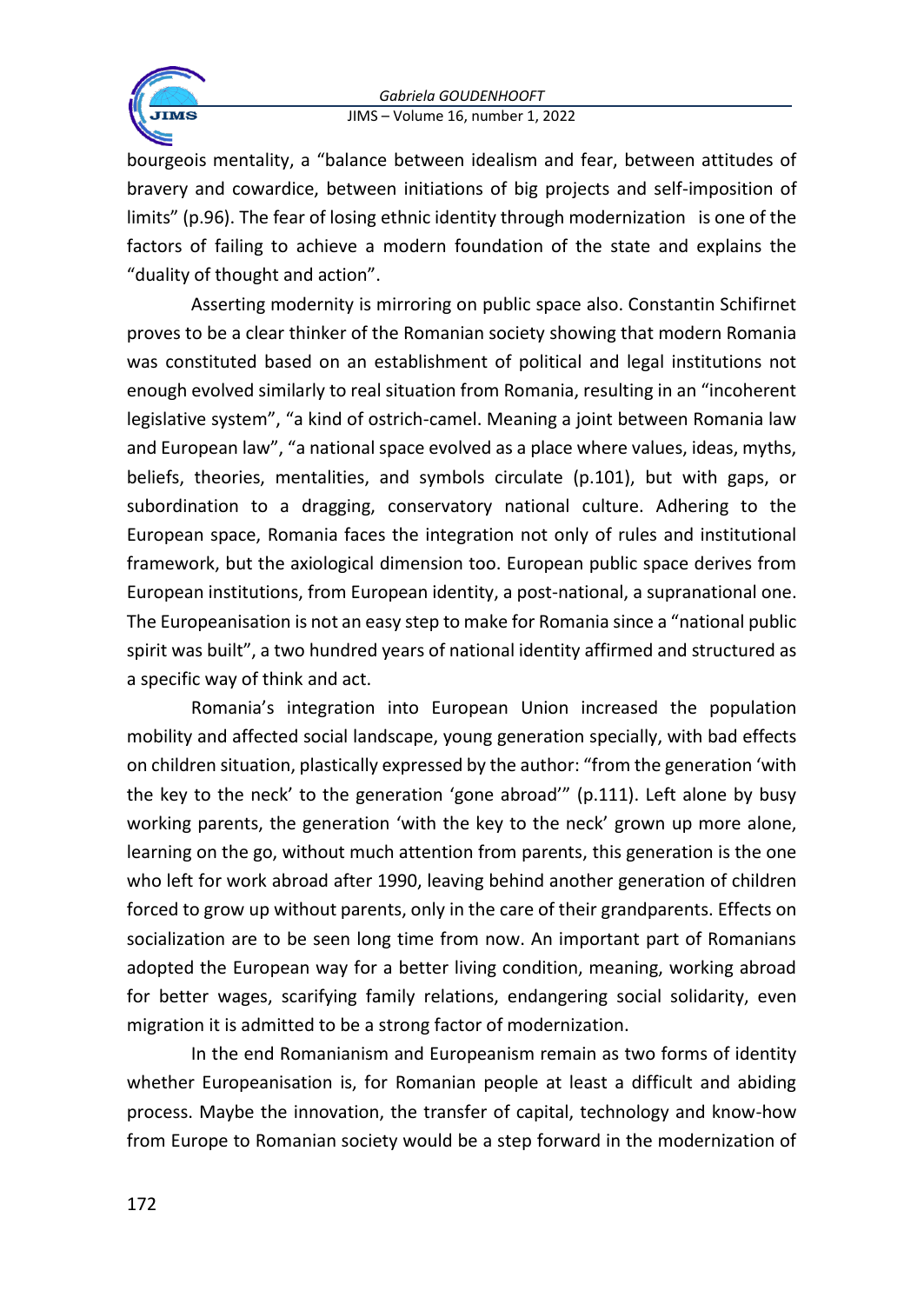## *Book reviews* JIMS - Volume 16, number 1, 2022



a tendential society, but for sure not enough one. There are internal conditions interfering with globalization and Europeanisation. One of the important ones is the religion, the Orthodoxy and its influence on national identity. For Romania church was an institution "embedded in the process of modern change" derived and deriving ambiguities and ambivalences like the dynamic state/church, nation/religion etc. The author thesis is that "the specific nature of contemporary Romanian society and culture cannot be understood without analyzing the historical context, namely the way in which national identity and religious identity have conditioned modern social and cultural changes" (p.128). For the Romanian public sphere religion is an important and quasi permanent occurrence, persisting in the same time with modernization as a life style or o philosophy of life, even Orthodoxy has not been part of Western modernity as other denominations of Christianity were. Tendential modernity supported the role of Orthodoxy in a quasi-agrarian society and the church is not essentially separated from the state, disclosing an imprecise secularization. Nevertheless, Romanian people perceive religion and church, and the thesis is well documented by author's research, determinants of preservation of tradition. Social and spiritual life in Romania is dominated by religion as a priority and as an expression of traditional value, "an organic component of the Romanian national identity" (p.166).

The Romanian status, a "society in transition", doesn't mean necessary that will place this society at the periphery of Europe. There is a possibility of development in terms of participation in the structures of the European Union and not an undesirable "Westernization". The author noticed a certain desynchronisation between the democratization process and the evolution of society, including the dynamic and requirements of the market economy in post-communist societies from the Eastern Europe. The Romanian situation has its own specificity due to the fact that a number of modernization steps were not finished yet, many objectives were not accomplished and the stakeholders and leaders prioritised national construction at the expense of the economic development and social issues of a society in transition. A tendential modernity is characteristic for Romania whiles Western developed countries have had a different path: modernisation followed by second modernisation or postmodernism. Also, a lack of cosmopolitanism al elites' level didn't help in term of communication in a public space where elites play a prominent role in Europeanisation. A troubled bureaucracy, a low visibility of reforms and reformers, the permanence of the rural civilisation and culture in a